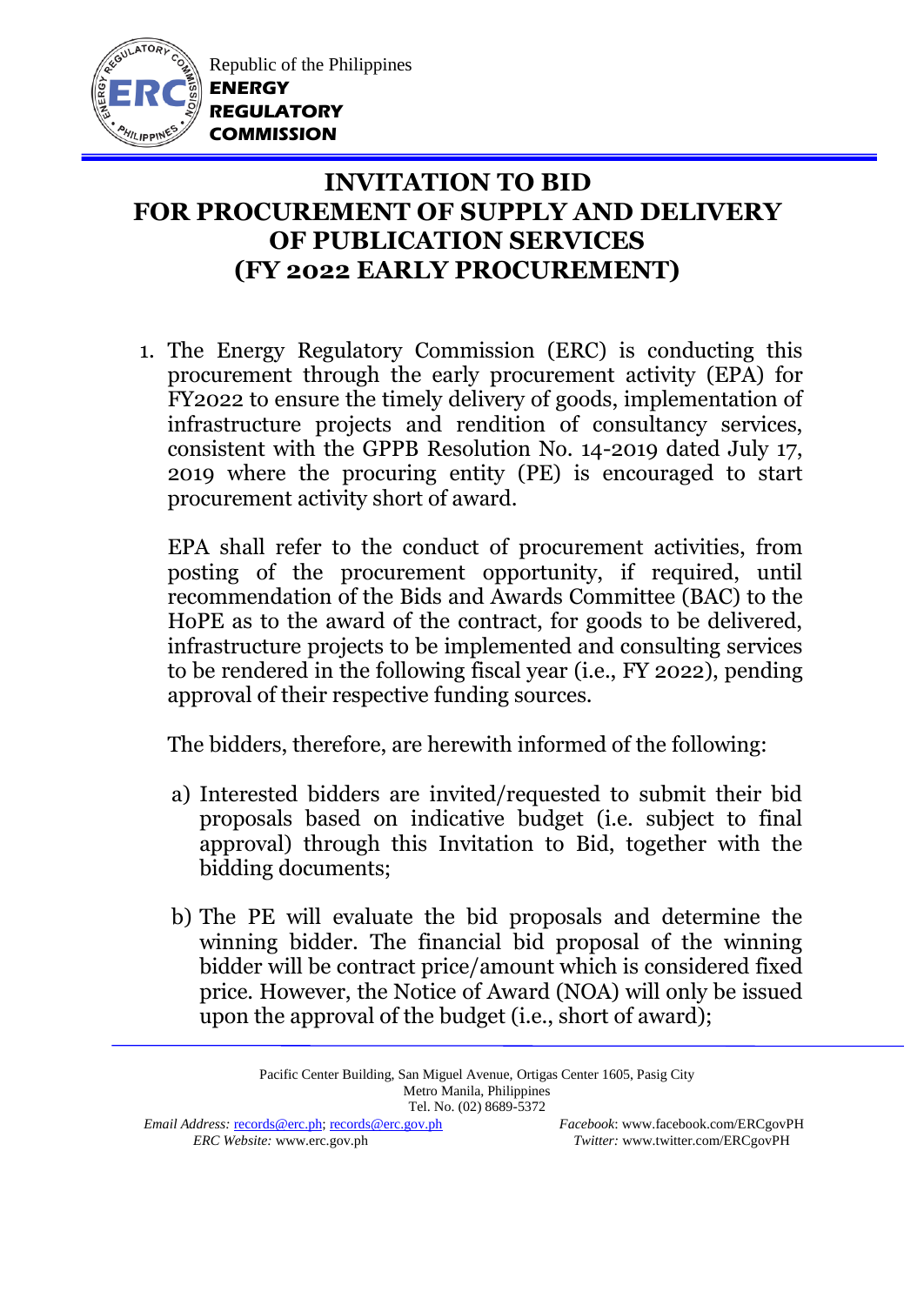- c) Should there be a delay in the award as affected by the possible delay in the budget approval, the bid validity as specified in the bidding documents (which is a maximum of 120 calendar days), the winning bidder may be requested to extend the bid validity accordingly (that is, changing the expiration of the original bid security). In case of the bidder's refusal to extend the bid validity, the bid submitted by said bidder will be rejected.
- 2. In this regard, the ERC, through the *Government of the Philippines (GOP)* intends to apply the sum of Two Million Five Hundred Thousand Pesos (PhP2,500,000.00), inclusive of all government taxes, and other fees and charges being the Approved Budget of Contract (ABC) to payments under the contract for Procurement of Supply and Delivery of Publication Services (FY 2022 Early Procurement), Lot No. 2021-69. Bids received in excess of the ABC shall be automatically rejected at bid opening.
- 3. The ERC now invites bids for the above Procurement Project under the early procurement activity.
- 4. Delivery of the Service is required to be completed from 01 January 2022 to 31 December 2022*.* Bidders should have completed, within the last three (3) years from the date of submission and receipt of bids, a contract similar to the Project. The description of an eligible bidder is contained in the Bidding Documents, particularly, in Section II (Instructions to Bidders).
- 5. Bidding will be conducted through open competitive bidding procedures using a non- discretionary "*pass/fail*" criterion as specified in the 2016 revised Implementing Rules and Regulations (IRR) of Republic Act (RA) No. 9184.

Bidding is restricted to Filipino citizens/sole proprietorships, partnerships, or organizations with at least sixty percent (60%) interest or outstanding capital stock belonging to citizens of the Philippines, and to citizens or organizations of a country the laws or regulations of which grant similar rights or privileges to Filipino citizens, pursuant to RA No. 5183.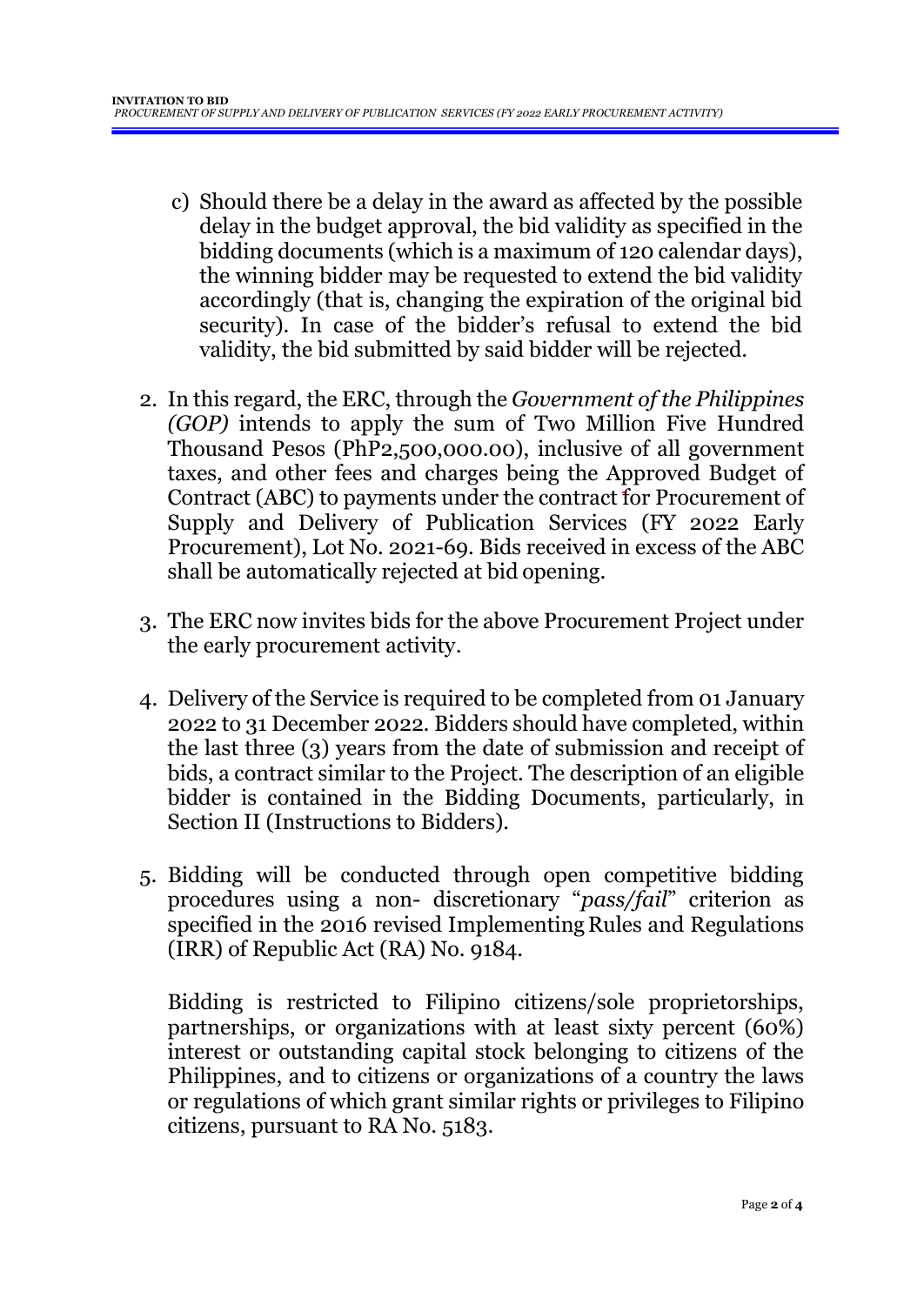- 6. Prospective Bidders may obtain further information from ERC BAC Secretariat and inspect the Bidding Documents at the address given below during *Monday to Friday, 9:00 A.M. to 4:00 P.M*.
- 7. A complete set of Bidding Documents may be acquired by interested Bidders on *29 October 2021* from the given address and website(s) below and upon payment of the applicable fee for the Bidding Documents, pursuant to the latest Guidelines issued by the GPPB, in the amount of Five Thousand Pesos (PhP5,000.00). The Procuring Entity shall allow the bidder to present its proof of payment for the fees *in person.*
- 8. The ERC BAC will hold a Pre-Bid Conference<sup>1</sup> , which shall be open to prospective bidders, on *08 November 2021, 03:00 P.M. through videoconferencing via MS Teams, which can be accessed through:*

https://teams.microsoft.com/l/meetup-

join/19%3Ameeting\_NDZkYzVlODQtYzUxZi00OWIwLWIzODItZjhmMTEy NDdjMDNi%40thread.v2/0?context=%7B%22Tid%22%3A%2234a3c75d-10fe-482b-9220-04df09540e89%22%2C%22Oid%22%3A%225f074c63- 51dc-4812-9356-3479a48fb753%22%7D

- 9. Bids must be duly received by the BAC Secretariat through manual submission at the office address indicated below on or before *22 November 2021, 01:00 P.M.* Late bids shall not be accepted. Bidders are requested to submit one (1) original and one (1) copy of their bids. Bidders are likewise requested to bring the originals of the documents submitted and present the same for comparison during the bid opening.
- 10. All Bids must be accompanied by a bid security in any of the acceptable forms and in the amount stated in ITB Clause 14.
- 11. Bid opening shall be on *22 November 2021, 01:00 P.M.* at the given address below. Bids will be opened in the presence of the bidders' representatives who choose to attend the activity.